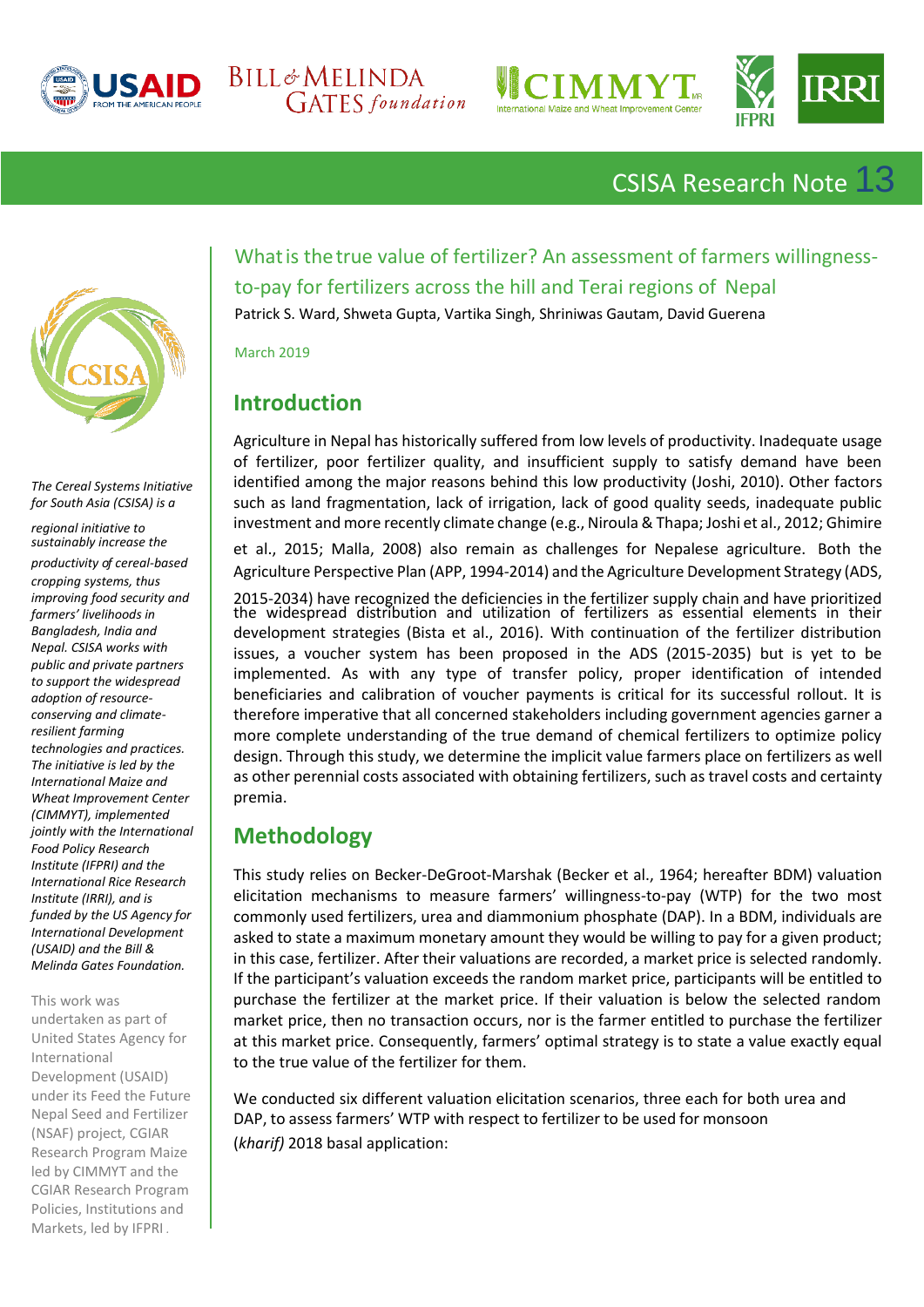- Scenario 1: WTP for fertilizer with guaranteed delivery directly to their homestead in time for application ( $WTP_1$ )
- Scenario 2: WTP for fertilizers that will be guaranteed to be available at the cooperative, but farmers would have to travel to the cooperative to procure it ( $WTP<sub>2</sub>$ )
- Scenario 3: WTP for fertilizers that will be delivered to their homestead, but only if there are available supplies at the cooperative (WTP3).

Using this series of BDM mechanisms, we aimed to decompose the intrinsic value of fertilizer into a measure of WTP for the productivity benefits of fertilizer, WTP for travelling from their homesteads to the cooperatives to purchase fertilizer, and the WTP for the certain availability of quality fertilizer. These exercises were conducted in the process of a primary survey (to gather data on production practices, consumption expenditure, and other relevant socio-economic indicators) conducted with farm households from eight districts (4 districts from the lowland region bordering India – called the Terai – and four districts from the hills) spanning across the country.<sup>1</sup> There were total of 12 Village

Development Centers (VDCs) surveyed of which eight were from the Terai (2 from each selected district) and four VDCs from hill districts (one from each selected district). From each selected VDC randomly selected 50 households were surveyed making the initial sample size 600 households. However, for this analysis we restrict this initial sample to total of 482 rice-cultivating households. Actual fertilizer sale transactions occurred for those farmers whose WTP was higher than the randomly selected market price for their village.



**Figure 1. Location of survey districts in Terai and hill regions, and official fertilizer entry points along Indian border** 

#### **Results**

The results suggest the WTP for fertilizers is highest under the scenario in which fertilizer is delivered directly to farmers' homes and guaranteed in time for *kharif* basal application. This scenario eliminates uncertainty as it pertains to both the availability and timeliness of access to fertilizer, as well as the opportunity cost of traveling to the cooperative to procure it. However, the average valuation under this best-case scenario in both the hill and Terai regions is virtually indistinguishable from the average prices farmers recalled paying in the previous *kharif* season in which farmers' had to travel to co-

 $1$  The districts were purposively selected ensuring at least one hill and teari district in each market segment of the four fertilizer distribution points spread east to west along the Terai region (Biratnagar, Birgunj, Bhairahawa, and Nepalgunj) of the country. Most of the subsidized fertilizer is distributed these points to their respective market segments. The selection of districts took into account the area under the rice and agro-ecological (hill and Terai regions) as well as representation of all seven provinces.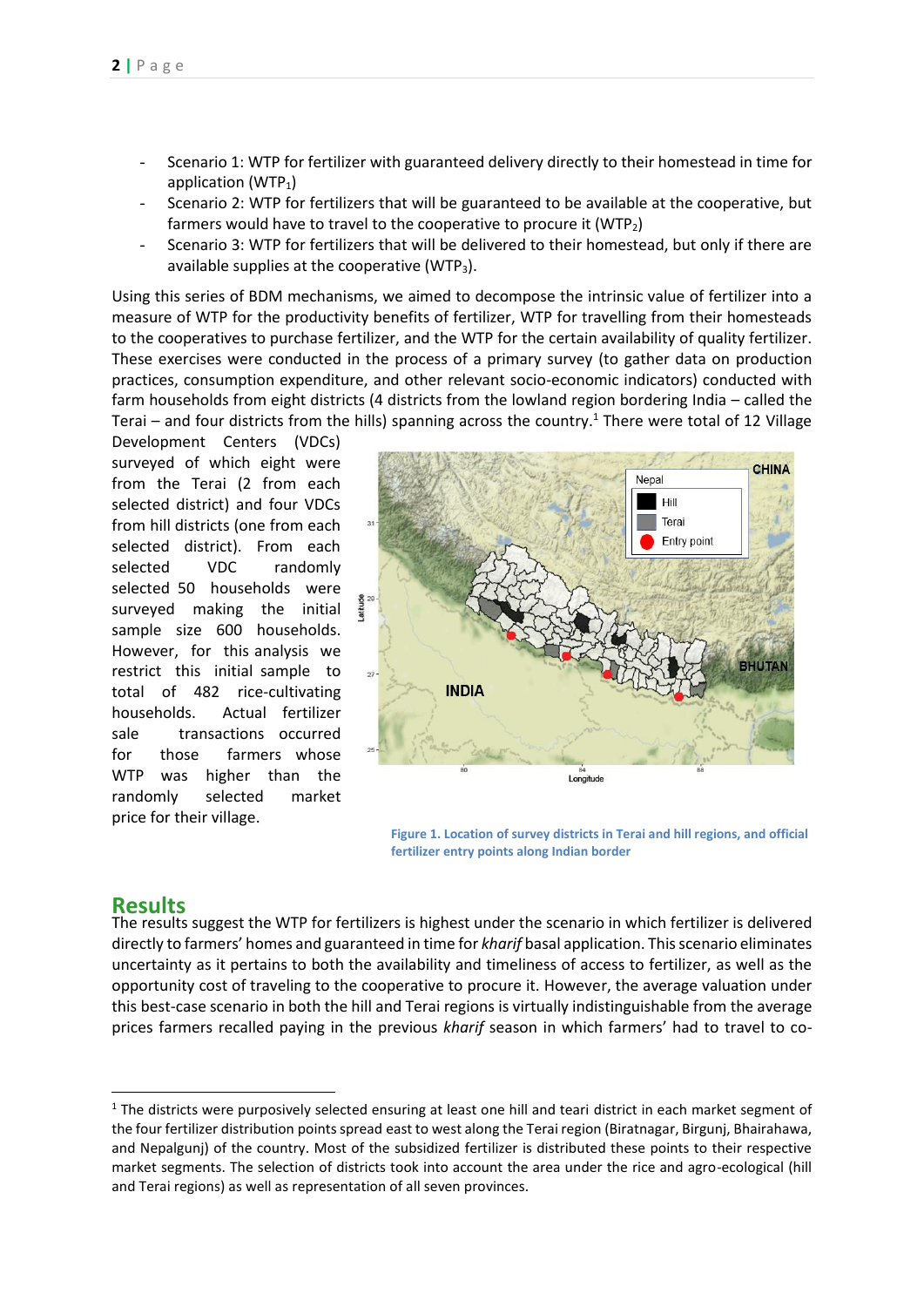$\overline{a}$ 

operatives for fertilizer but without guaranteed availability (less optimal than the hypothetical Scenario 1).

By comparing the valuations under the three Scenarios 1 (WTP<sub>1</sub>), Scenario 2 (WTP<sub>2</sub>) and Scenario 3 ( $WTP<sub>3</sub>$ ), we estimate each of these three dimensions of value. Results of this valuation decomposition<sup>2</sup> are presented in Table 1 below:

|                               | (1)   | (2)   | (3)            | (4)   | (5)        | (6)          |  |
|-------------------------------|-------|-------|----------------|-------|------------|--------------|--|
|                               | Urea  |       |                |       | <b>DAP</b> |              |  |
|                               | Hill  | Terai | p-value        | Hill  | Terai      | p-value      |  |
| <b>Total valuation</b>        | 26.20 | 21.40 | $< 0.0001$ *** | 44.33 | 45.58      | 0.2381       |  |
| WTP for travel                | 2.61  | 1.81  | $0.0001***$    | 3.51  | 2.73       | $0.0181**$   |  |
| WTP for certainty             | 5.64  | 3.16  | $< 0.0001$ *** | 9.45  | 5.66       | $0.0012***$  |  |
| WTP for productivity benefits | 17.94 | 16.43 | $0.0196**$     | 35.17 | 39.71      | $0.0008$ *** |  |

**Table 1. Total fertilizer valuation and value decomposition, by location and fertilizer type**

\* Significant at 10 percent level; \*\* Significant at 5 percent level; \*\*\* Significant at 1 percent level. Reported p-values in column (3) and (6) are based on two-sided t-tests of sample means, with null hypothesis that sub-sample means are equal. In addition to the reported coefficients, all regressions control for respondent age (and its square), farming experience (and its square), marital status, gender, whether the respondent is the primary decisionmaker in the household, whether the household holds a formal title to the land they cultivate, and household expenditures (including both food and non-food expenditures).

To determine the drivers of total urea and DAP value, as well as these different value components, we test a tobit regression framework to control for the censored nature of our dependent variable, since it assumes that value cannot be negative. We find that the recalled price of urea in the previous season has a positive and statistically significant effect on the total value of urea, but the magnitude of correlation is very small. This suggests that to a small extent that values are anchored to the price farmers recall from actual transactions. One result that is particularly striking is the effect of distance from the nearest entry point along the Indian border. There is considerable anecdotal evidence to suggest that there are sizable flows of highly subsidized Indian fertilizers across the rather porous border into Nepal, though in our sample only 14 percent of farmers in the Terai and 2 percent of farmers in the hills reported purchasing fertilizers from sources in India. Once in Nepal, these fertilizers are widely traded through unregulated 'grey markets,' thereby providing a sort of backup fertilizer market that could be tapped if there are insufficient or untimely supplies of fertilizers available through the more formal retail channels. For both urea and DAP, farmers that are further away from the Indian border have a significantly higher WTP for fertilizers, though the underlying mechanism that drives the effect on total value is different for urea and DAP. For urea, this effect is largely driven by an effect on WTP for the productivity benefits of urea. For DAP, farmers further away from the Indian border are WTP more to travel to retailers to procure DAP.

Commercial farmers in the hills are willing to pay significantly more than their non-commercial counterparts to travel to procure urea. We believe that commercial farmers may have access to multiple fertilizer sources, and thus may be willing to travel greater distances (or incur greater costs) to procure urea. They are also likely to be well connected with cooperatives and have higher disposable income than other farmers. In the Terai, there is an opposite effect: commercial farmers are willing to pay significantly less than their non-commercial counterparts to travel to procure fertilizer (both urea and DAP). It is possible that like their commercial counterparts in the hills,

 $<sup>2</sup>$  An estimate of farmers' WTP to travel to the cooperative is given by taking the difference between WTP<sub>1</sub> and</sup>  $WTP_2$ . An estimate for the certainty premium is given by taking the difference between  $WTP_1$  and  $WTP_3$ . If we take WTP<sub>1</sub> – which is conflated with the value of certain availability and being delivered to the farmer's doorstep – and subtract off the willingness-to-pay for travel and the certainty premium, we arrive at our estimate for the value of these on-farm productivity benefits:  $WTP_2 + WTP_3 - WTP_1$ .